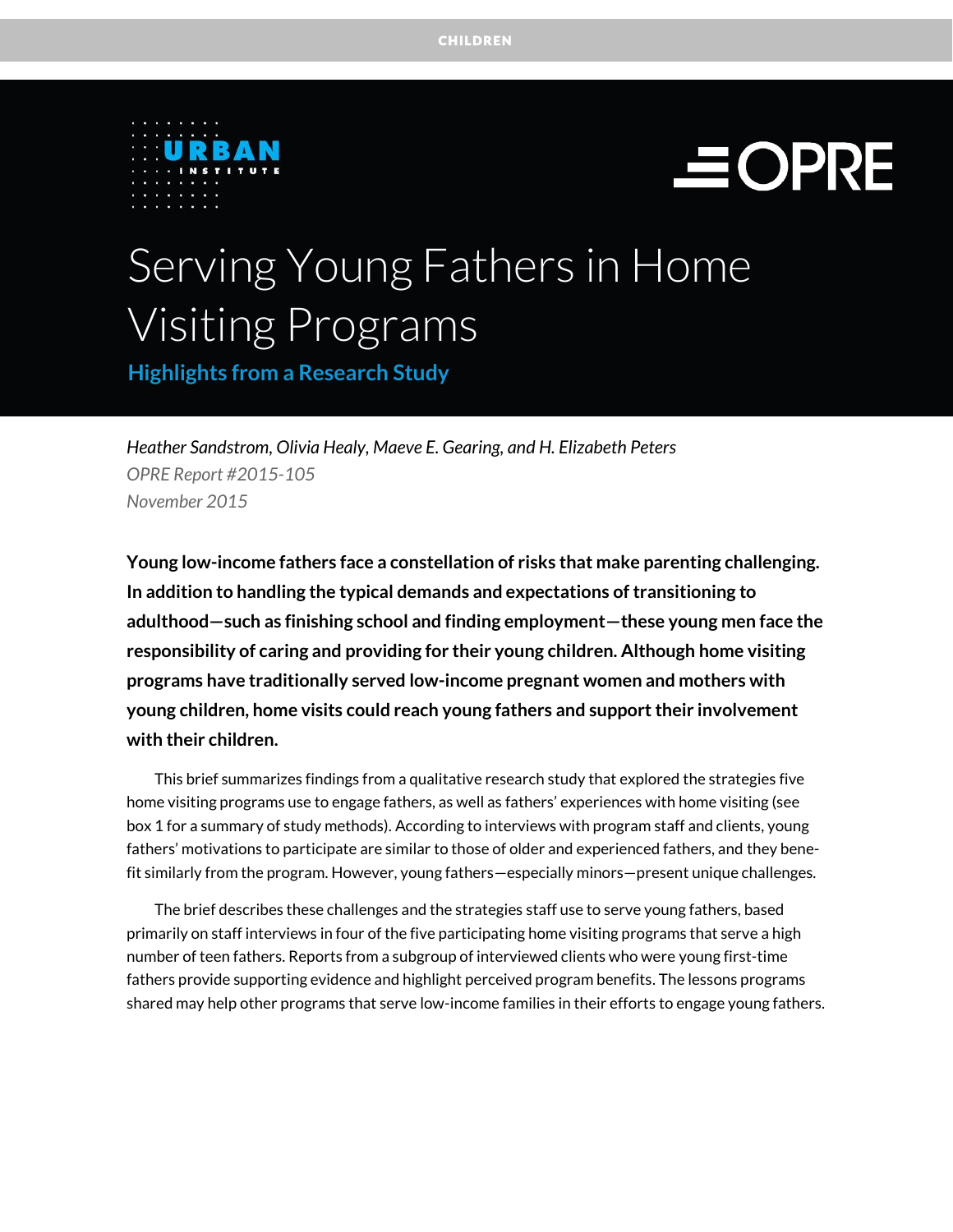#### BOX 1

#### **Study Methods**

Findings are based on data collected from five home visiting programs in the United States in late 2014 and early 2015. Programs varied in home visiting model, demographics of the populations served, and geographic location. One program specifically targeted first-time mothers ages 13 to 19; the other sites included but did not limit enrollment to young first-time parents. Field staff conducted a week-long site visit to each program and interviewed program directors and supervisors (18 total), home visitors (20 total), and participating fathers (40 total; 8 per site) and mothers (10 total; 2 per site matched with two of the interviewed fathers). Eleven of the 40 fathers who participated in the study had become fathers at or before age 21 and were enrolled in home visiting as a first-time parent at the time of the interview. This brief uses data from this subset of fathers to support information provided by staff and illustrate the perceived program benefits. $1$ 

### Home Visiting Program Structure and Goals

In most of the home visiting programs, mothers enrolled first as primary clients. Program staff conducted outreach at local obstetricians' offices and other community settings and events to recruit pregnant women. In one site, the program received referrals for pregnant teens from the local high school nurse. Some parents were mandated by Child Protective Services to participate in the home visiting program.

According to staff and parent interviews, fathers of all ages usually learned about the program through their children's mothers. Home visitors would ask mothers to identify their child's father and determine whether he wanted to be involved in the program. Fathers could sign up as secondary clients and participate in home visits with mothers, or, in several study sites, they could enroll as primary clients and receive their own home visits. A few programs offered fathers other fatherhood-related activities, such as peer support groups, in addition to home visits.

In addition to targeting standard home visiting goals, such as promoting child health and development, positive parenting, and family self-sufficiency, the programs adapted to emphasize three goals for their young clients: preventing subsequent teen pregnancies, reducing child abuse and neglect, and acquiring early life skills.

Home visiting staff viewed high rates of teen pregnancy and child abuse and neglect as risk factors in participating communities. Staff discussed offering pregnancy prevention services to prevent further teen births. One program director cited statistics that show that "children born to teen parents . . . are

 $\overline{a}$ 

 $^{\rm 1}$ Though the participating programs served parents younger than 18, we limited study enrollment to parents at least 18 years old. Interviewing minors requires parental consent, which would have been infeasible in some cases and would have added burden to program staff helping with recruitment. Given the relatively small sample of fathers, the modifications required to make interview protocols and training procedures appropriate for adolescents went beyond the study scope.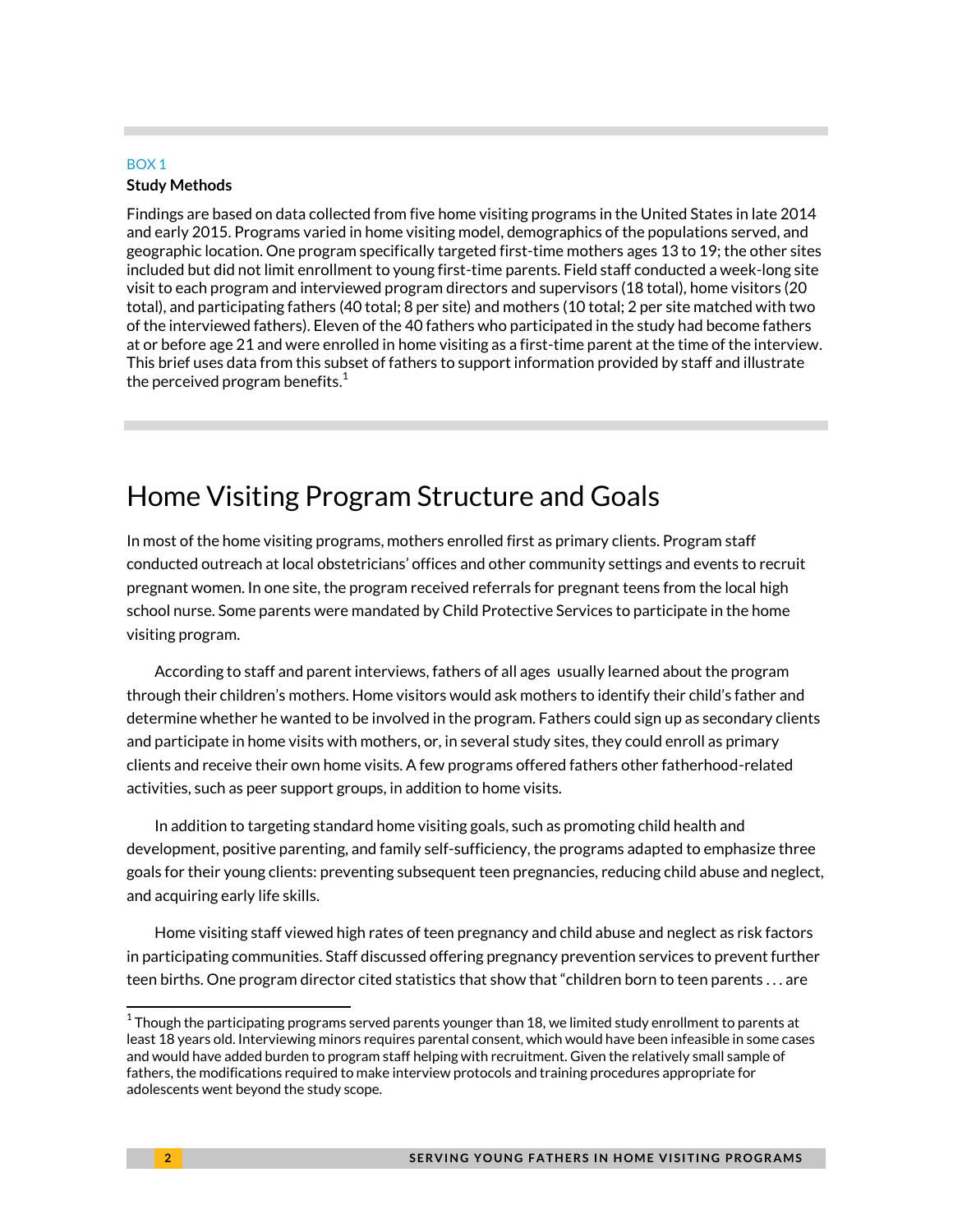very high risk for abuse and neglect." He reported that the majority of clients had a history of Child Protective Services involvement. Many had mental health issues and limited family support; some were participants in the foster care system themselves. Staff reported working with young parents to build early life skills in order to help them handle basic adult responsibilities.

*The moms encourage the dad because they want to be the "forever family." They envision that they'll be the family that has a child that stays together forever. It does happen in some of the cases. The younger ones don't realize how hard it is to have a family, keep a home, and work. —Home visitor* 

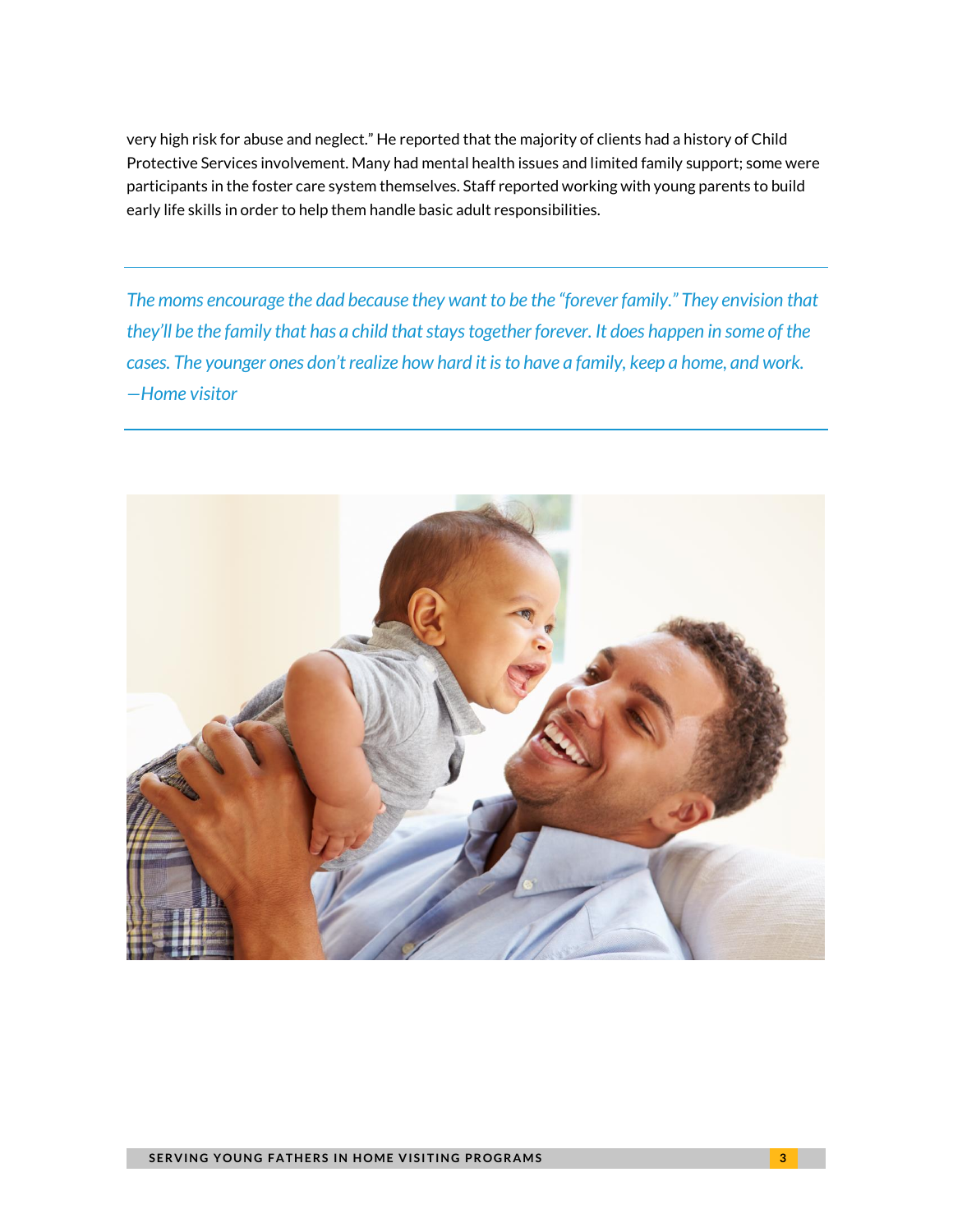# What Motivates Young Fathers to Participate in Home Visits?

Fathers' motivations to participate in home visiting were broadly shared across ages. Young fathers, like older fathers included in the study, were motivated by their desire to become a better father, especially as many had grown up without a father themselves. Staff found that young fathers were especially eager to participate during prenatal visits and anecdotally reported that fathers who were involved with their children early on were more likely to remain involved. Staff also reported that when participating mothers were in a relationship with the father, regardless of age, they usually wanted fathers to be involved in the program. Mothers described encouraging fathers to participate in home visits and any available fatherhood activities.

Yet some young fathers (as well as some older ones) expressed their initial hesitation to enroll. One young father mentioned that he was initially wary of being told how to raise his child. Another young father was scared to bring someone into the home to see his child because of his lack of trust in authorities. However, young fathers' desire for parenting information and advice eventually led them to agree to receive support from home visiting staff. Young fathers involved in prenatal visits described wanting to learn to be prepared for parenting and to support pregnant partners through labor and delivery. Young fathers who had no experience with young children were particularly drawn to the program.

Incentives such as free diapers, wipes, and other baby items offered in one site designed to serve young parents also motivated them to participate. Once they began participating in home visits, fathers realized the value of the information and support provided; the incentives got them in the door, but the content of the home visits kept them engaged.

*My focus for being here is I want to be able to give her a family. I want to be able to show her I could be a good father, because a lot of African American children have just a single-parent home, and I don't want to bring her up in that kind of home. I want her to have both parents. Coming to these kind of events brings me and the mother closer together in our relationship. —21-year-old expectant father*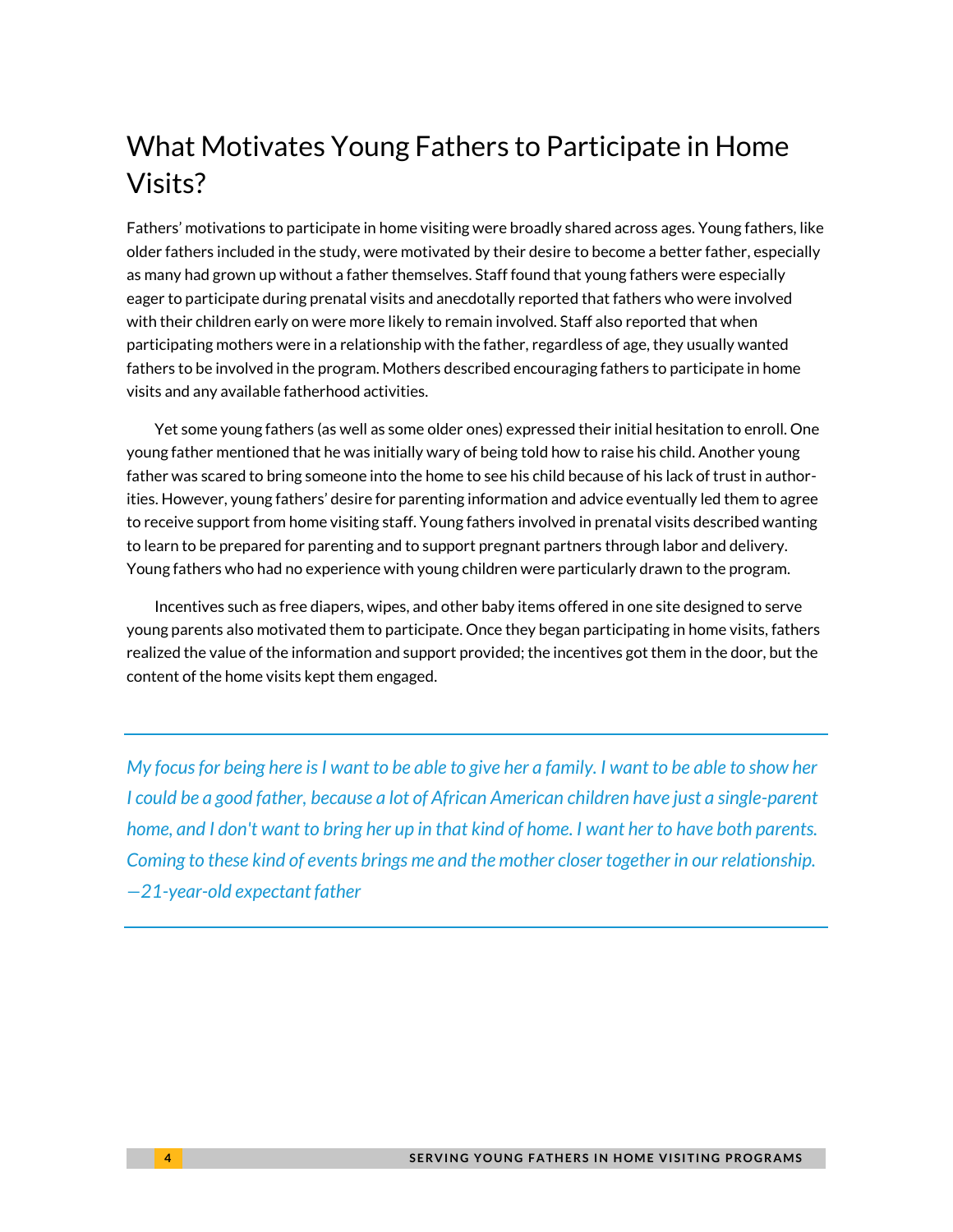# Challenges Engaging Young Fathers in Home Visiting

Home visitors across sites discussed broad challenges to engaging fathers in home visiting (see the companion brief "Engaging Low-Income Fathers in Home Visiting: Approaches, Challenges, and Strategies" for more details), but they also discussed how young fathers posed specific challenges.

 **Instability of teen relationships.** Staff reported that young parents are more likely than older parents to be in unstable relationships, with dynamics changing from week to week. As one home visitor said, "I feel like a lot of the girls we work with, they're like, 'We're so good,' and then the next week they hate the dads." Female clients often do not want fathers to participate in home visits when they are no longer dating. It is often difficult for home visitors to consistently include fathers in the visits because of frequent changes in young parents' relationship status.

*A lot of my participants can't juggle too many tasks at once. I would say the teen fathers—it gets harder. They're also struggling with the relationship piece. They might start bowing out because the relationship isn't healthy and they don't know what to do, so they shut down and run away.* 

*—Home visitor* 

- **Family resistance.** Most clients who are minors live with their parents rather than together as a couple. Staff reported that the parents of some young mothers do not get along with their daughters' boyfriends. They do not want these young men involved with their daughters and grandchildren because of concerns about bad influences. Although most young fathers we interviewed had supportive families who encouraged program participation, home visitors reported that this is not always the case. Sometimes, grandparents have not accepted that the grandchild is theirs. Others distrust authorities and the program's intentions. Grandparents may feel that they know best for their children and grandchildren, and that they are being undermined by home visitors. Minors must have parental consent to participate in the program, which can be an additional barrier. One home visitor was meeting a young father at a library to continue visits because the father's mother did not want them meeting in her home.
- **Logistical challenges.** Although logistical challenges are common regardless of a father's age, young fathers' circumstances are more complicated. Young fathers usually live separately from their children, and many lack access to either personal or public transportation. Although home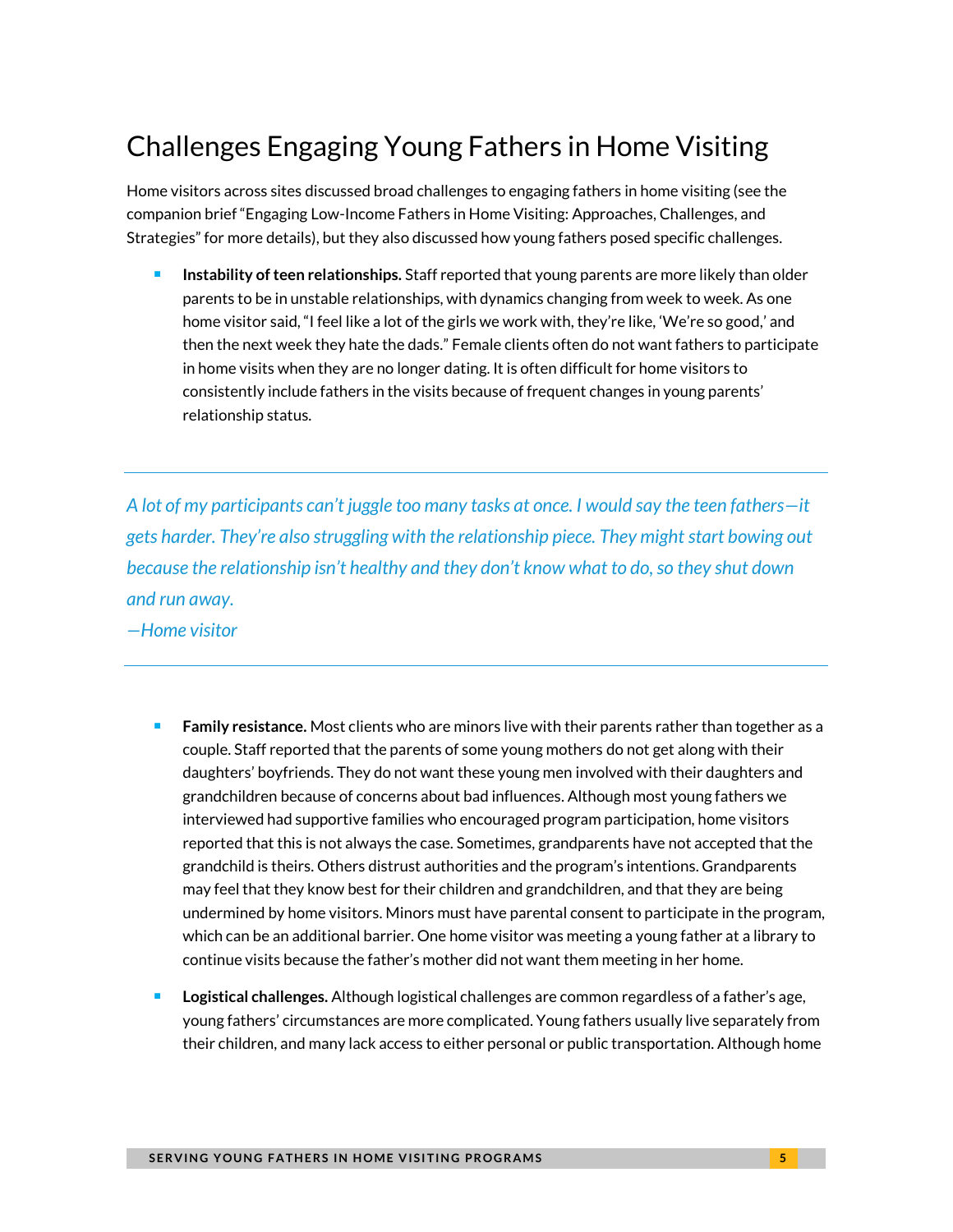visitors in one site reported providing transportation to certain clients so fathers could participate, transportation was not possible in all programs. As one home visitor explained,

Our agency's liability insurance changed so we can't transport anyone anymore. Unless dad is a primary [client], we can't do solo visits. If dad really wants visits and they live separate, we encourage dad to be a primary. The transportation piece is so huge.

In most cases, mothers are enrolled as the primary client who receives home visits and related program services, and fathers are secondary clients. This particular program encouraged nonresidential fathers to sign up as primary clients so they could also receive visits.

Further, young parents' school and work schedules make arranging home visits with both parents difficult. Home visitors described young fathers who juggled high school, college, or GED programs with part-time or full-time work; this is a lot of responsibility to handle.

 **Developmental immaturity.** Staff described how many young fathers are not developmentally ready or able to handle certain discussions about parenting and responsibility. Home visiting activities often require parents to solve problems and communicate their thoughts with one another. Young parents sometimes struggle with these tasks. Home visitors described the challenge most simply as trying to teach children to parent their own children.

*Sometimes their age can really be a challenge. We had one dad who was 15, and we'd get there for the home visit and he'd be playing outside with his friends. When they're really young, they're so immature still. Developmentally, their brain isn't ready for what's happening. —Program supervisor*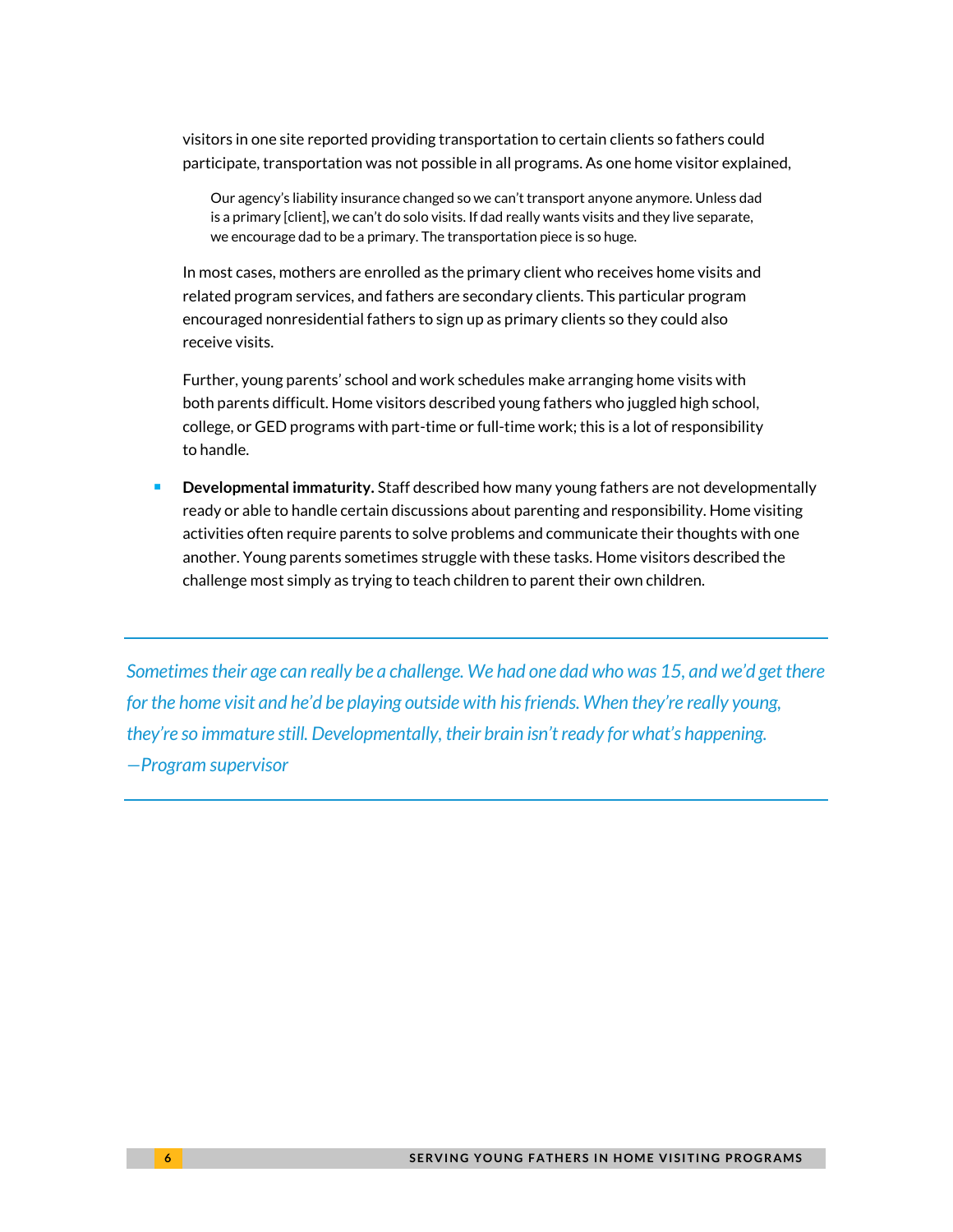

### Strategies to Engage Young Fathers in Home Visiting

To overcome the challenges of recruiting and working with young fathers, home visiting staff identified multiple fundamental steps. These steps may be grouped into three areas: relationships with mothers and grandparents, staffing, and content and flexibility of home visits.

### **Relationships with Mothers and Grandparents**

- **Counseling mothers on the importance of father involvement.** Because mothers ultimately chose whether to include fathers in their home visits, staff emphasized the need to explain to mothers the importance of father involvement for child development, regardless of the parents' relationship. This discussion was most relevant to young parents not living together, since home visitors had less opportunity to connect with fathers not present in the home. With this information, mothers could make more informed decisions about how to include the father in both the home visits and the child's life.
- **Building rapport with young clients' parents.** As a first step to facilitating fathers' participation in home visits, staff across sites mentioned needing to communicate not only with participating mothers but with their parents and the fathers' parents to gain their trust and cooperation. The fatherhood coordinator in one site joined home visits with female clients to meet their parents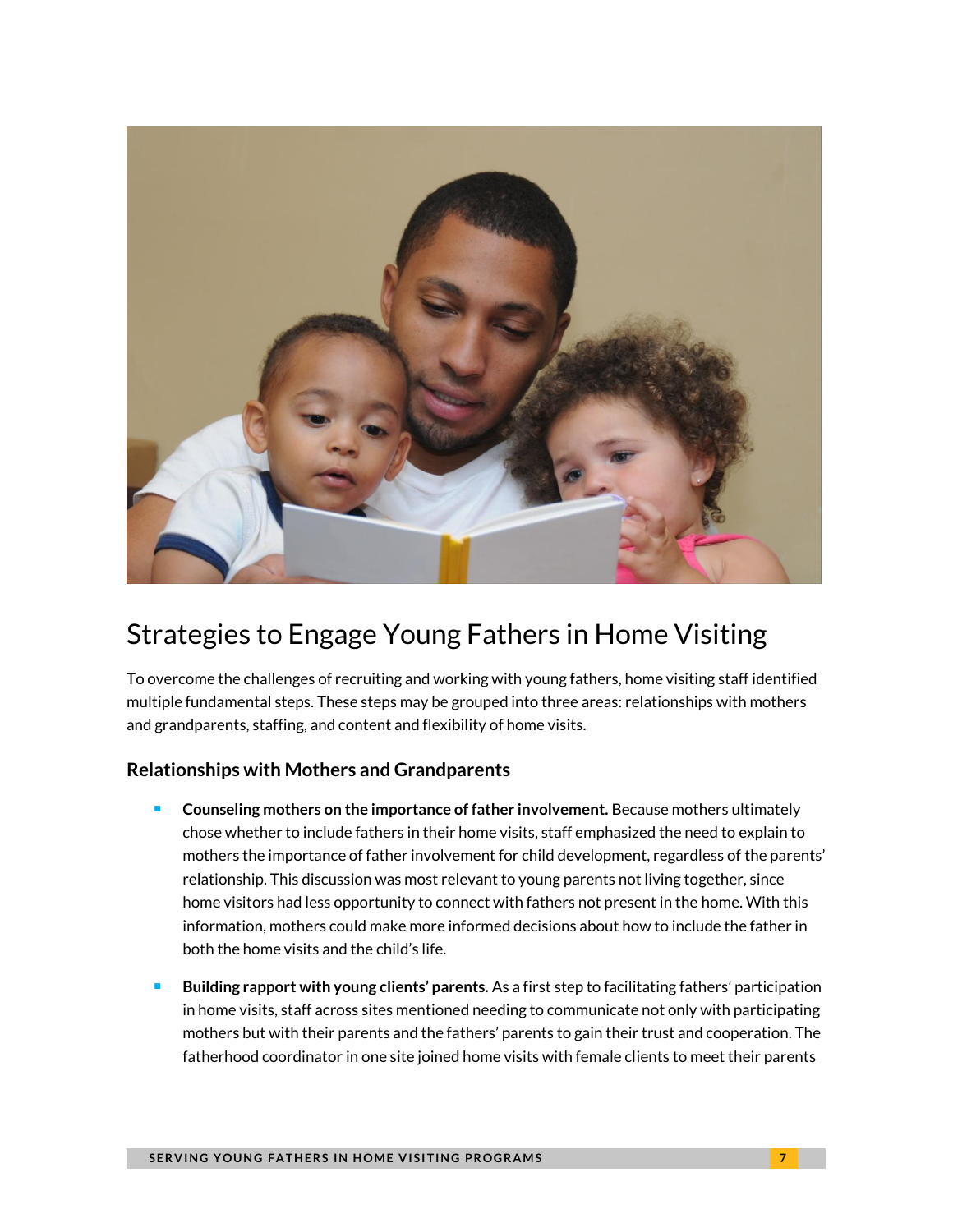and discuss the services available to fathers. After making that connection, he found it easier to identify who the father was and to make contact with him.

### **Staffing**

- **Developing the right staffing structure.** When possible, programs strategically paired clients and home visitors. The gender, age, background, and experience of home visitors were considered. One participating home visitor was an older woman who believed that her success with her clients stemmed partly from her age. She was viewed as a mother figure by many of the young parents. She believed this was especially true in the case of Hispanic clients, whose cultural norms emphasize respecting elders.
- **Connecting young fathers with male role models.** Male home visitors and fatherhood coordinators mentored young fathers. They taught fathers about life, how to be a good father and coparent, and how to better themselves. A fatherhood coordinator who worked with young fathers said, "How can you care for somebody if you're not caring for yourself? I tell them you're old enough now to respect yourself. I teach them a lot of respect." Beyond one-on-one interactions during home visits, several programs had peer support groups in which young and first-time fathers had the opportunity to build a social network and receive advice from more experienced fathers. The strong sense of community within support groups helped encourage young fathers who might be overwhelmed by or struggling to understand their role as fathers. Fathers involved in support groups discussed how they were grateful to have a program exclusive to fathers where they could meet and learn from others.

*So much [of my job] is just basic acceptance and support of these kids who are parenting. Even if they're not kids and they're 30 years old, they still need support. But these young families especially do—not judging them, meeting them where they're at. . . . There's so much in society stacked against them, especially minority or poor dads. We can't change the economic system in the country, but we can help dads find the pathways to success. —Home visiting supervisor* 

### **Content and Flexibility of Home Visits**

 **Understanding adolescent development and needs.** Home visitors reported that young fathers required a different type of training and experience than older fathers. Staff working with young fathers in one site noted how different these clients are developmentally, and that a firm understanding of adolescent development is essential to their work. Home visitors mentioned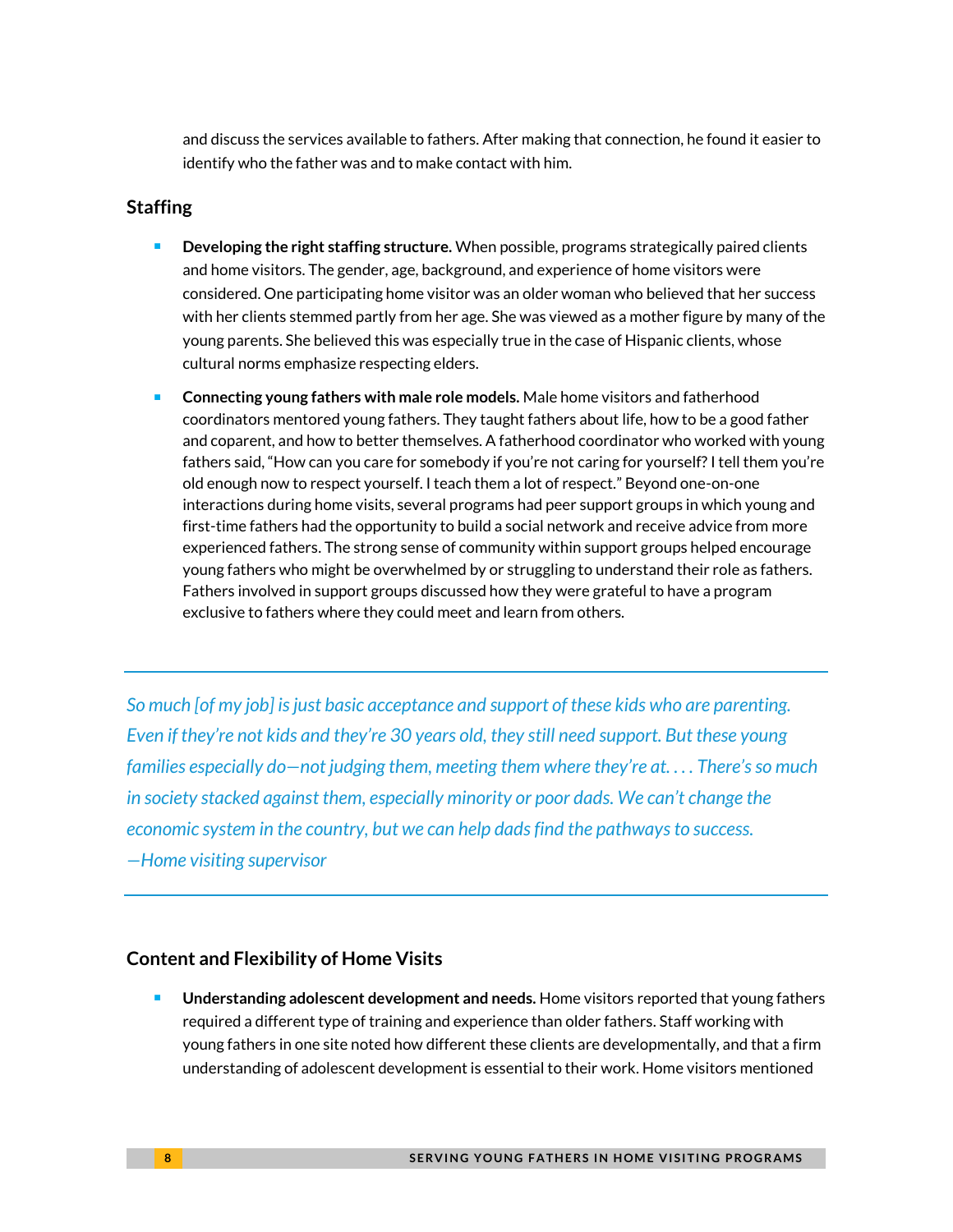cases in which young fathers became overwhelmed by the amount and content of information, "shut down," and exited the program. By staggering program intake procedures, for example, staff tried to avoid deterring young fathers from the program by asking them too many questions at once. Staff also tried to be more understanding of young parents' lack of familiarity with formal programs and advocated for them to get access to what they needed.

*You really need to understand adolescent development. . . . You can't have the same expectations of a 16-year-old boy that you have of an 18-year-old or 25-year-old boy. You can't have the same expectation of a 16-year-old boy and a 16-year-old girl. —Home visitor*

- **Creating hands-on activities.** Home visitors designed fun games and activities to capture the attention of fathers, particularly young fathers who responded well to hands-on activities. Games included a couple's race to assemble a portable crib, prenatal bingo with vocabulary related to labor and delivery, and using a toy doll to learn about infant massage. In one site, fathers assembled homemade toys for their children out of reusable household materials. Fathers also wore an empathy belly, a padded device that mimics the weight of a full-term baby. One program used lots of DVDs because the home visitors felt that their young clients responded well to visual aids and the use of technology.
- **Maintaining flexibility in scheduling.** Some programs—regardless of parents' ages—offered separate home visits for fathers and mothers when scheduling together was not possible. One program serving teen mothers had previously offered a fathers' peer support group but began offering individual home visits to fathers when very few fathers were able to participate in the group because of work schedule conflicts.
- **Providing transportation.** Home visitors in one program drove young nonresident fathers to mothers' homes for visits. Another program serving many young parents gave gas cards as incentives and to help working parents pay for commuting costs.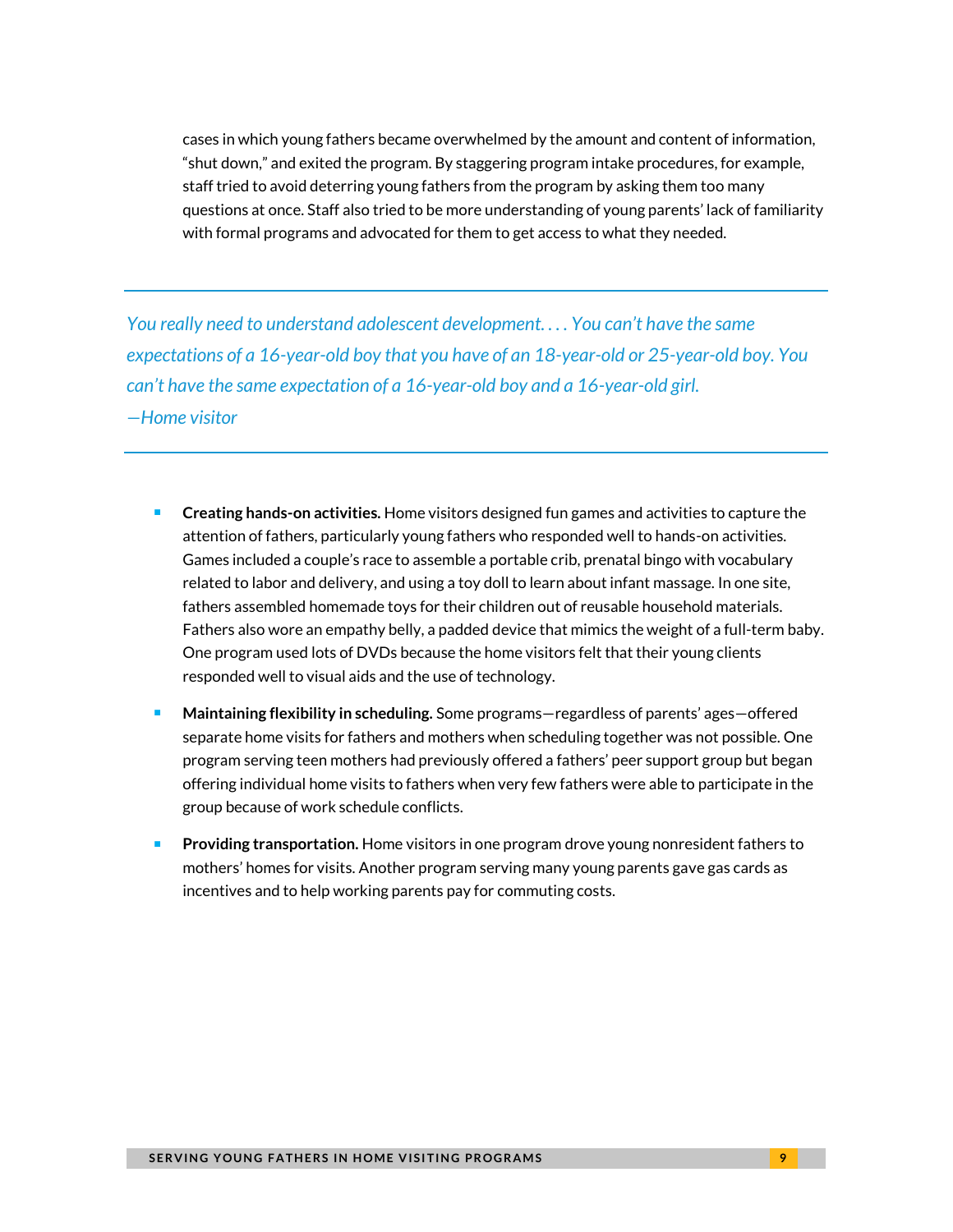*We're really creative. We have to be with the population we serve. We're always trying to find new ways of having adult conversations with kids who aren't ready for that. It's challenging. You never know how it'll play out. We're those "safe" people—it goes back to the trust. Once that trust is there, those conversations can happen pretty organically. —Home visitor*

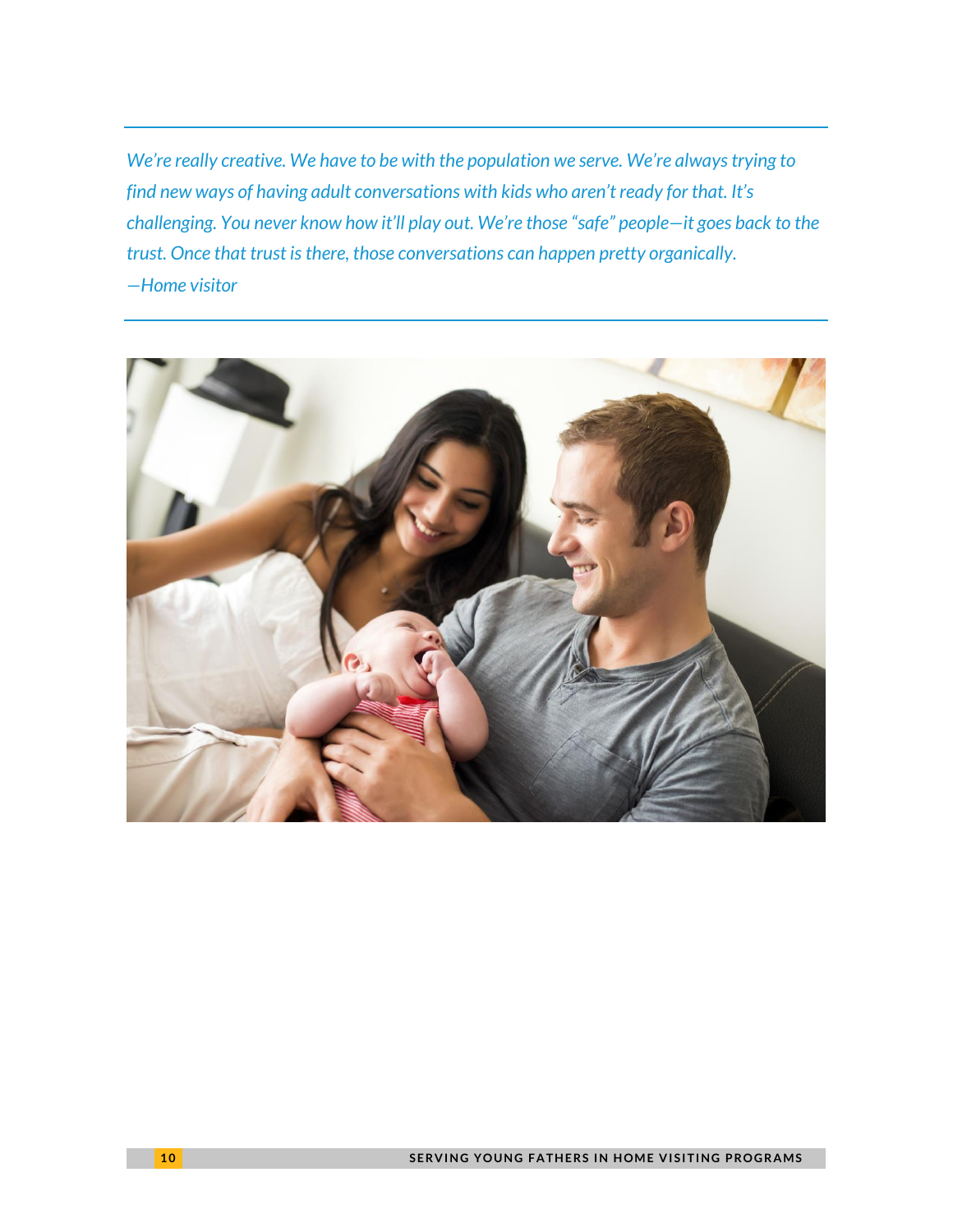# Perceived Benefits of Young Fathers' Home Visiting Participation

Fathers who participated in the study described how they benefited from their home visiting experiences. Program staff and mothers also reported perceived benefits that aligned with fathers' reports. The benefits young fathers mentioned were similar to those of older fathers, with a few exceptions. Perceived benefits included the following:

- **Improved knowledge of child development and parenting skills.** Young, first-time fathers spoke about empowering feelings that stemmed from gaining knowledge about pregnancy, labor, and child development. They learned about developmental milestones and whether their children were on track, how to care for and positively interact with babies and young children, developmentally appropriate discipline strategies, and healthy eating, particularly the mother's healthy diet during pregnancy and child nutrition. Having a trusted source of information on these topics was the most frequently cited advantage of the program.
- **Better communication and relationship with partner.** Fathers reported getting along better with their children's mothers as they learned to coparent, work together to solve problems, and share caregiving responsibilities. They learned how to listen to another's perspective and better understood what their partner was going through. Fathers who participated in prenatal visits appreciated learning how to support their partners during pregnancy, labor, and delivery. Since young fathers were more likely to have unstable relationships, staff felt that they benefited from learning about coparenting and how to be more involved in their children's lives.
- **Anger management.** Fathers reported learning how to better manage their stress and anger and interact more positively with other people. They acknowledged struggling with aggression, particularly when their children would misbehave or when babies were difficult to console. Mothers also reported that fathers were more calm and caring with them and their children.

*I thought at one point I had it the hardest because I'm working and she's at home. Then you start to realize that the kid is hard work too, so we take—I learned that I need to take turns. Maybe one night I'll take care of him during the night and she gets to sleep. The next night she'll do that so I can sleep. Then we just keep constantly taking turns for stuff. . . . Not always the same thing, same job, for the same person every time because that stresses people out. —21-year-old father of a one-month-old*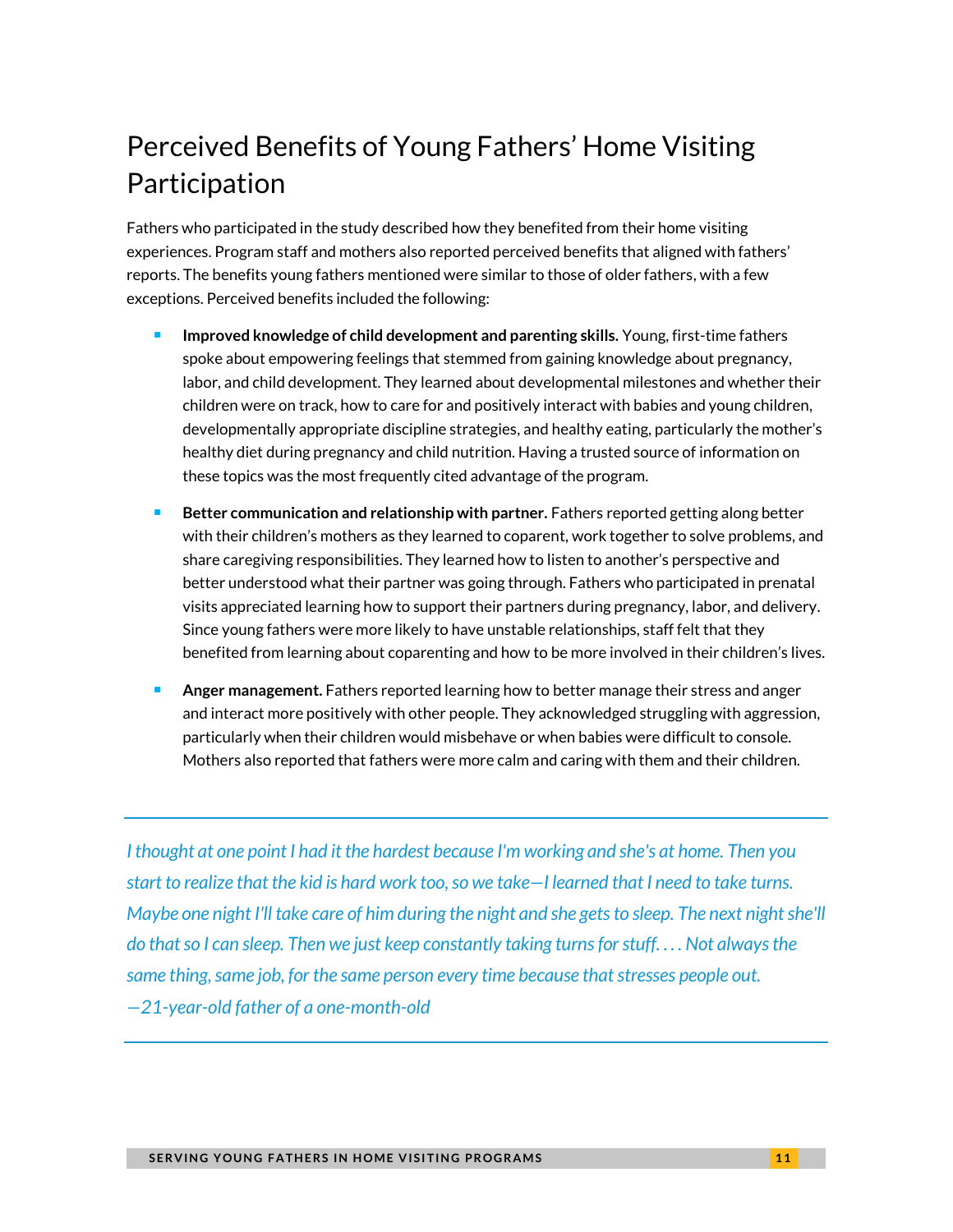**Meeting employment goals.** Forty percent of fathers interviewed were unemployed, including 5 of the 11 men who became fathers by age 21. Most had no more than a high school diploma or equivalent. Some young fathers described benefiting from the guidance and knowledge of home visitors who linked them to employment opportunities and provided hands-on assistance, such as résumé writing and interviewing skills. Although all fathers benefited from home visitors' individualized support, young fathers who were balancing school and employment, or who were seeking full-time employment for the first time, particularly appreciated it. Given their stage of development, teen fathers had little life experience. Home visitors acted as advocates to young parents and taught them how to advocate for themselves and their families.

*[Home visitor] helps us just if there's something wrong with him, and we don't know [what to do] . . . we just message and ask her if she would know, and she would inform us on what she thinks would be wrong with him and what she thinks we should do. —20-year-old father of a 19-month-old* 

### Conclusion

Young fathers are in a difficult position, facing the responsibilities of parenthood while still going through adolescence or transitioning to adulthood. Home visiting staff believe that if these young men can be engaged early, then they may become lifelong devoted fathers. By firmly understanding adolescent development; tailoring activities to be hands-on; and building relationships with fathers, mothers, and grandparents, these programs aim to help fathers build a solid foundation for their child's development. Fathers and staff alike perceive the results as better informed, active fathers and healthier families.

Although some of the challenges of serving young fathers are also seen with older fathers, including difficulties with logistics and family relationships and distrust of perceived authority figures, young fathers have particular needs and vulnerabilities that warrant special attention. Some challenges relate to their youth—their developmental stage and dependence on their own parents—and other challenges relate to their particular circumstances as young fathers, such as living apart from their children and not yet having a stable job.

These findings offer strategies for other programs attempting to engage young fathers in either individual or group-based services. Hiring qualified staff equipped to mentor young fathers and to address their unique needs and circumstances, as opposed to the needs of low-income fathers more generally, may be one promising approach.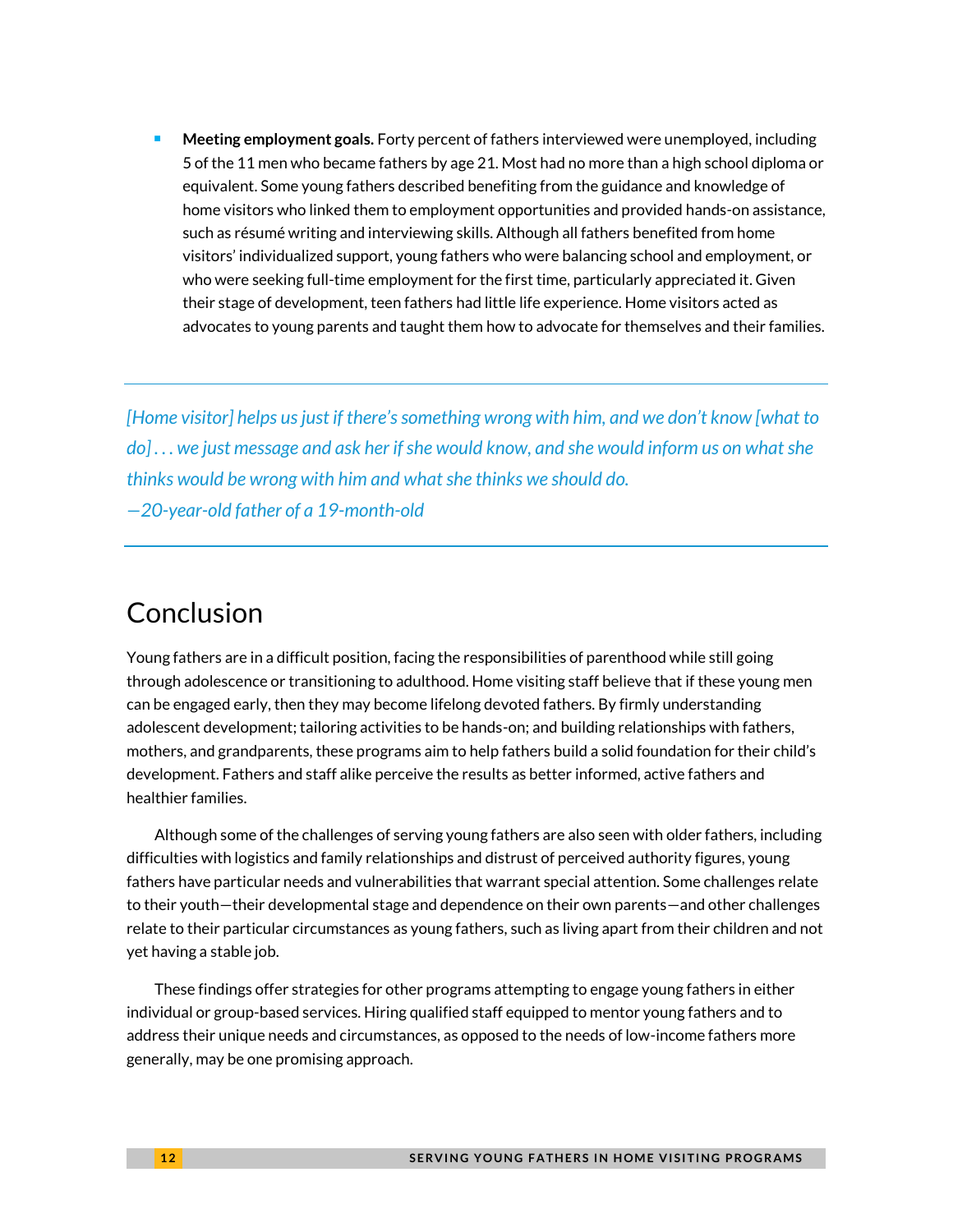### About the Authors



**Heather Sandstrom** is a senior research associate in the Center on Labor, Human Services, and Population at the Urban Institute. Her research focuses on early childhood development and public programs such as Head Start, child care, and home visiting.



**Olivia Healy** is a research associate in the Center on Labor, Human Services, and Population at the Urban Institute, where she contributes to research on publicly funded programs designed to support low-income families. She is interested in early childhood care and education, specifically in the dynamics of child care subsidy use and associated family well-being outcomes.



**Maeve E. Gearing** is a research associate in the Center on Labor, Human Services, and Population at the Urban Institute, where she specializes in qualitative and quantitative analysis of nutrition and obesity, particularly in children and other vulnerable populations.



**H. Elizabeth Peters** is the director of the Center on Labor, Human Services, and Population at the Urban Institute. An economic demographer, her research focuses on family economics and family policy, specifically examining the effects of public policies such as divorce laws, child support policy, child care policy, taxes, and welfare reform on family formation and dissolution; inter- and intrahousehold transfers; father involvement; and family investments in children.

### Acknowledgments

This brief was funded by the Office of Planning, Research and Evaluation in the Administration for Children and Families, US Department of Health and Human Services. We are grateful to them and to all our funders, who make it possible for Urban to advance its mission.

The views expressed are those of the authors and should not be attributed to the Urban Institute, its trustees, or its funders. Funders do not determine our research findings or the insights and recommendations of our experts. Further information on the Urban Institute's funding principles is available at [www.urban.org/support.](http://www.urban.org/support) 

We would like to thank our project officer, Anna Solmeyer, and our project coordinator, Amanda Clincy, for their ongoing guidance and input during the course of this project.